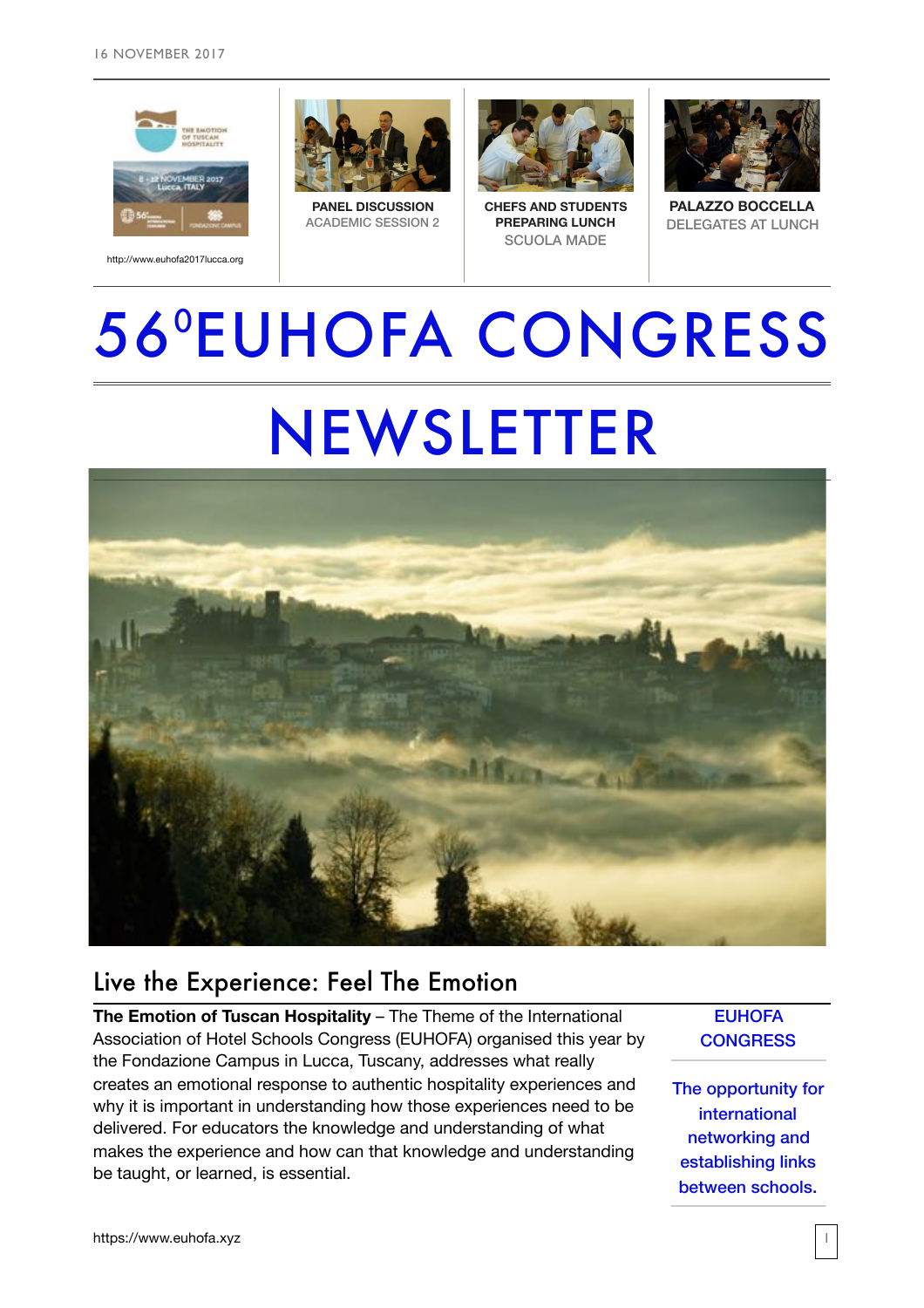For Tuscany and many tourist destinations around the world the concept of providing "tailor-made personal experiences" are aims and ambitions. The key is in providing the ultimate hospitality and tourism experience.

In this approach to personalising authentic experiences why is the welcome such an important part? This was one of the issues that arose during first moderated panel discussion held at the Congress. A welcome is an invitation, it is an invitation to enter into the experience and begin to belong to that environment and culture and to develop the all-important emotional attachment that is part of living the experience.

Tuscany is in the heart of Italy and in the heart of Italian tourism. It is an area that is well known as a tourist destination. At the heart of Tuscany is the land and the beauty of landscape. It is from that land comes the unique food and wine that in turn are integral to the authentic culture of the region.

#### **Challenges and Opportunities**

This Congress is raising a wide range of questions and looking at how Italy, and particularly Tuscany, is responding to the challenges and opportunities facing tourism today. By understanding how one region is responding educators and industry can use these as practical examples, make comparators with their own countries and areas and draw on the lessons learned.

Can these challenges providing unique experiences be addressed through innovation or authentic tradition or is it both? Can there really be a simplistic response to such complex questions. Clearly not, but it would be foolish to ignore the strengths of the land, culture, history and the need to be constantly developing innovations in how these features can be made accessible to tourists. Here innovation and technology have a more important role.

For the members of EUHOFA, experiencing the emotion of the Congress, understanding what are the current trends and developments are essential in ensuring that their students are well equipped with skills, knowledge and understanding to take their place in the vibrant, aspirational international tourism industry.

The parallel for the educator is that through offering the best of the learning experiences to ensure that those experiences support the students aspirations for their future careers. By crafting and delivering those experiences with passion and emotion we ensure that through education and training we are investing in the tourism and hospitality leaders of the future.

*Understanding the role of authentic tradition in tourism*







Food lies at the heart of Italian culture, food is derived from the land, developed through history and provides the basis for the opportunity to "live the experience, feel the emotion."

It is through authentic experiences that we learn.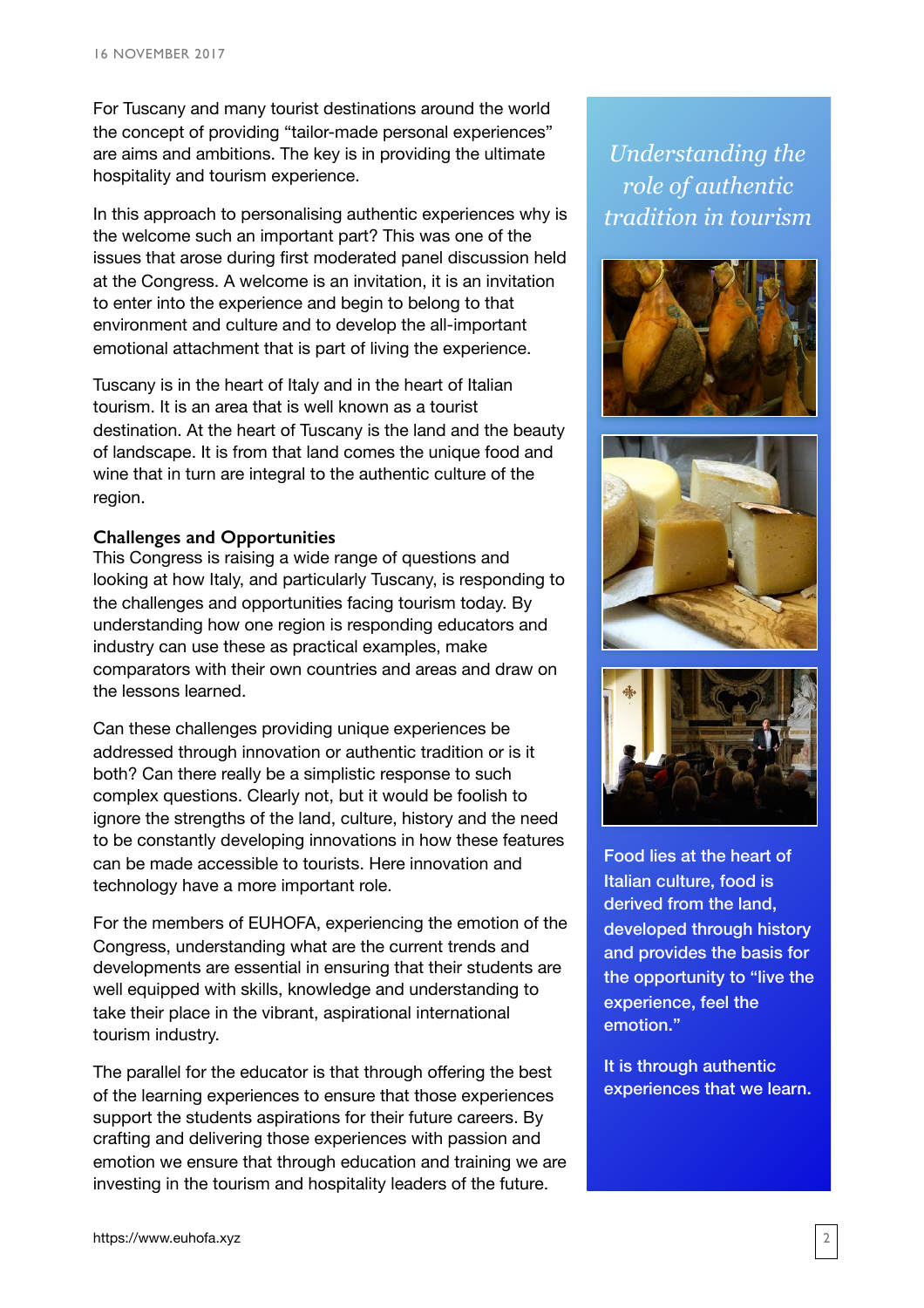*Hospitality education – excellence and the challenges*





"Encouraging curiosity is a fundamental principle in striving for excellence in education."

Generation Z are selfreliant "digital natives", good at engaging with technology but not as good at engaging with each other.

## EUHOFA - Excellence And Education

The second day of the EUHOFA Congress held in Lucca, Tuscany provided for very interesting discussions and opportunities to review and consider how hospitality education was changing and needed to change for the new opportunities and challenges for the present and the future.

The panel, expertly moderated by Alessandra Guidi, former vice rector for the University of Pisa, included Alessio Tessieri Chocolatier and founder of his own culinary school, Donna L Quadri Felitti, Director and Associate Professor of the School of Hospitality Management at Pennsylvania State University and Alessia Gordi Silvestrini, Head of Communications at Ballarini Paolo & Figli Spa.

A number of interesting themes were developed during the discussions with helpful presentations from the panel to provide the catalyst for wider discussions. The themes centred around always having the ambition to achieve excellence in education and how that ambition translates into the practicalities and realities of engaging with students.

Being curious, and encouraging curiosity is a fundamental principle in striving for excellence in education. Curiosity needs to be led by example and embedded in the culture of any organisation. It is this curiosity of 'wanting to know' that encourages creativity and innovation. This should be equally true of educators being curious about what motivates the current generation of students.

#### **Self Reliant**

Understanding the current generation of students, how they interact with each other, how their opinions are formed and how they "engage" are important in understanding motivation and ambition. Today students are self-reliant "digital natives". They're very good at engaging with the technology that interests them and that provides them with a means to a specific end, whether that's accessing their Facebook accounts or Twitter. They do not seem to be as good and may be reluctant to engage with each other in 'normal' communications or relations. For this generation of students opinions matter, recommendations matter, they are environmentally conscious and aware, socially responsible and want to be recognised as individuals. For them important considerations of fashion, ideas and creativity dominate. Family, friends and peer groups are key reference points that influence aspiration and ambition.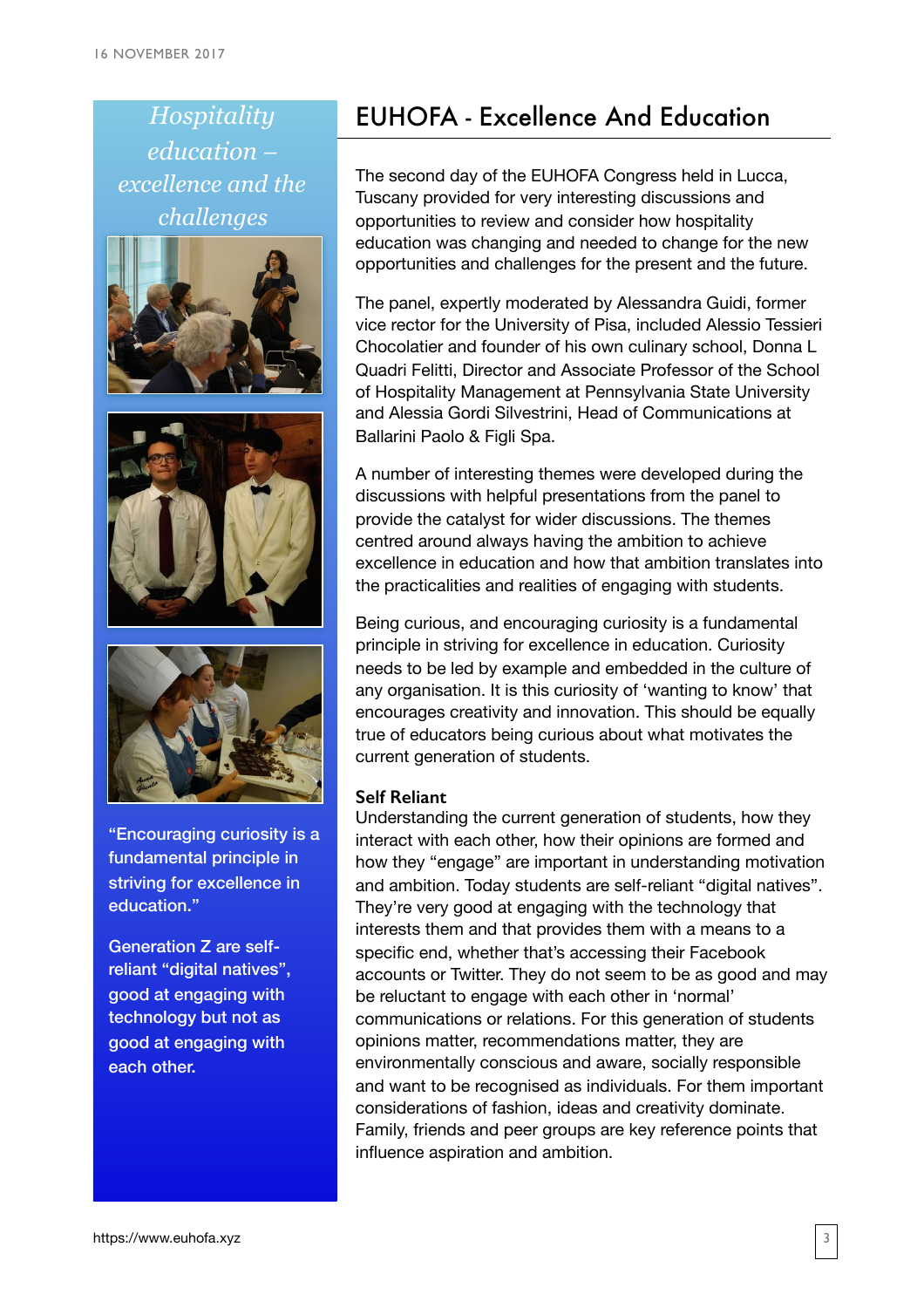How then should hospitality education be responding? Encouraging engagement, developing curiosity, stressing the importance of exploring and researching the facts, seeking confirmation and challenging opinion and encouraging observations of the world around them, are all part focusing on the essential combination of education and professional practice. Recognising "learning by doing" as an essential component in developing skills and experience is not a new thought, but perhaps for some, is developing students ability in storytelling.

#### **Developing Relationships**

The idea of "storytelling" is not a new one. The oral tradition of passing on knowledge and understanding through the telling of stories is embedded in all cultures. Using stories to illustrate and to develop understanding is crucial in developing relationships and it is through those relationships that people learn. The ability of storytelling is not confined to the teachers, it is something that should be encouraged as part of a wider education. The professional outcome of which is seen in the ability of staff in hotels and restaurants to tell stories that engages and creates empathy with the customer and therefore enhances the customer experience. These cannot be scripted recitals but should be personal engagements that are authentic and real.

This notion of storytelling is slightly at odds with how current students use technology to interact with each other. However as they progress through their education and training they develop their own skills and experiences that in turn develops self confidence and belief. That self-confident self belief, their curiosity to better understand the world around them and their professional skills all provide an excellent framework and basis for telling authentic and engaging stories.

#### **Attracting Students to Hospitality**

Hospitality education is currently being challenged from many directions, but perhaps the overriding challenge is how do we promote hospitality as an exciting, aspirational meaningful profession to the current and future generations. One way must be by telling our authentic stories that encourage curiosity and engage with the emotions in the providing the inspiration to live the true hospitality experience.

How are these stories best told to students? Much of the research into Gen Z indicates that parents, family and friends are still the most important influencers in career choice. This suggests that the stories need to be targeted at the key influencers as well as the potential students.

*Reflections on the Congress from the EUHOFA President* 



*In the 1st week of November we had the chance to attend the 56th EUHOFA International congress in the wonderful surrounding of Lucca. We could feel and experience the "spirit and emotion" of Prof. Enrica Lemmi and the whole congress organising team, their dedication to share with us their knowledge, their hospitality as well as their culture and the wonderful nature in Tuscany.*

*It is always a highlight to get to know the schools of the congress organisers. The visits to and the stay at the two schools of Fondazione Campus have been an experience in themselves with a highlight being the evening and dinner at Isi Pierioni in Barga and the cooperation with staff and students of ROC Gilde. A very good example of collaboration with EUHOFA International schools.*

*The partners program as well as the visits were good examples of Tuscan hospitality, heritage and culture. We could always feel, see and experience the friendly and service oriented attitude and approach. We were made very welcome and valued. The passion, professionalism and the happiness amongst the students created authentic and memorable experiences for all of the delegates and partners.*

*Maria Wiesinger*